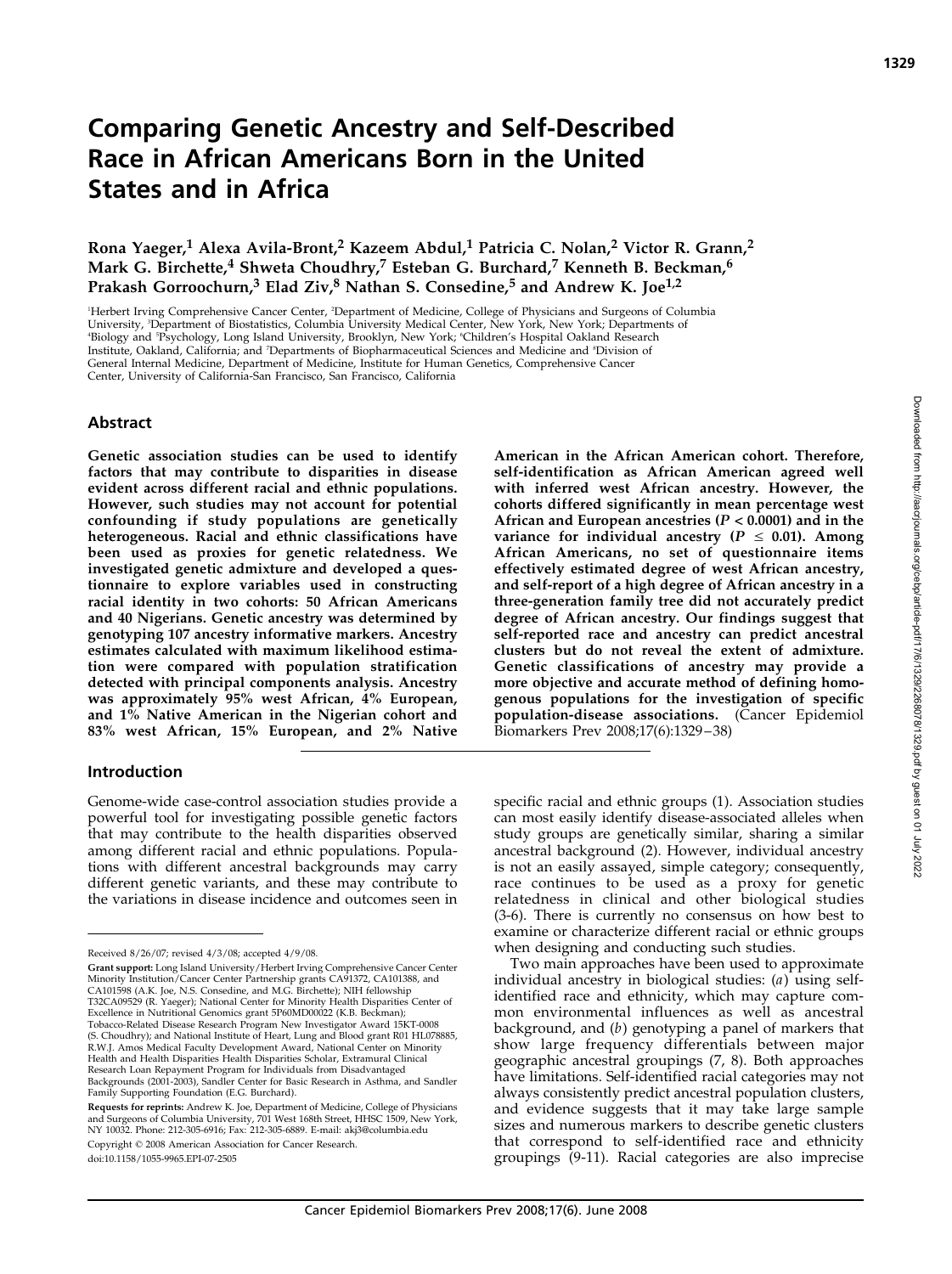and inconsistent, because they may potentially vary within the same individual over time (12, 13). Furthermore, their use risks reinforcing racial divisions in society. On the other hand, more objective analyses that genotype markers that are highly informative for ancestry may not be economically practical and are limited by the requirement of serum or fresh tissue for DNA extraction. Genetically determined ancestry may not capture unmeasured social factors that may affect differences in health outcomes. There are also unique ethical challenges when linking biological phenotypes with genetic markers for specific racial groups, and caution must always be used when attributing biological differences (e.g., disease risk and treatment response) to different populations.

Understanding the ancestral background of study subjects is most important in genetic studies of admixed populations, such as African Americans, who represent an admixture of Africans, Europeans, and Native Americans (14). Genetic studies have shown that African Americans form a diverse group with percent European admixture estimated to range between 7% and 23% (14-16). Genotyping of self-identified African Americans participating in the Cardiovascular Health Study revealed that among self-reported Africans there are differences in genetic ancestry that are correlated with some clinically important endpoints (15).

In this study, we compared the degree of genetic admixture in two cohorts, African Americans and Nigerians, by genotyping a panel of 107 single nucleotide polymorphisms (SNP) that are highly informative for ancestry [ancestry informative markers (AIM)]. We developed a 26-item questionnaire to explore the variables used in constructing racial identity. We assessed how well self-reported race and ancestry matched genetic ancestry as determined using our panel of AIM. We also tested the association between questionnaire responses and degree of west African ancestry to identify questions and combinations of questions that may serve as proxies for estimating the proportion of west African ancestry. Specifically, we assessed whether self-report of grandparents' ancestry among African Americans could be used to predict genetic ancestry.

### Materials and Methods

Study Subjects. Study subjects were self-identified U.S.-born African Americans or Nigerian immigrants from either Yoruba or Ibo cultures. The west African ancestral population that contributed to our panel of AIM consisted of 37 people from west Africa, the majority of whom were from Nigeria (refer to Ancestral Populations).<sup>9</sup> Furthermore, a significant number of Nigerians from the Yoruba and Ibo cultures were known to either work or reside in the communities where<br>recruitment was planned.<sup>9</sup> Thus, we chose Nigerian immigrants as the comparison group. Subjects were recruited from the Washington Heights and Brooklyn communities of New York through postings, newspaper advertisements, and word of mouth and through discussion with investigators at the Brooklyn campus of Long Island University. Study recruitment was conducted in collaboration with the Herbert Irving Comprehensive Cancer Center Research Recruitment and Minority Outreach Core, a shared facility for recruitment and retention of human subjects in clinical research, which maintains a strong commitment to recruiting minority subjects to clinical trials. This study was approved by the Columbia University Medical Center Institutional Review Board (Protocol AAAA1500) and Long Island University Institutional Review Board. Subjects were screened for participation using the following criteria: African Americans (subjects identified themselves as African American born in the United States and identified both parents as African Americans who were born in the United States) and Nigerians (subjects were from the Yoruba or Ibo cultures and were either born in Nigeria or both parents were born in Nigeria and immigrated to the United States). These were the only entry criteria for study participation, and medical history information was not collected during screening. Subjects consented to participation in the study, donated blood specimens, and completed questionnaires at the General Clinical Research Center at the Irving Center for Clinical Research of Columbia University, Columbia University Medical Center (Protocol 3324). Subjects received \$40 compensation after completing all aspects of the study.

Ancestral Populations. Ancestral groups that were studied consisted of west African, European, and Native American populations. The west African ancestral population consisted of 37 people from west Africa, and DNA samples were provided by Paul McKeigue. We specifically chose to focus on west Africa because the history of African Americans reflects the forced migration of slaves from mainly west Africa (14). The European population consisted of 42 European American samples from Coriell's North American Caucasian panel. The Native American population consisted of 15 people who were Mayan and 15 who were Nahua, with DNA samples provided by Mark Shriver.

Selection of AIM. The AIM used in this study were biallelic SNP that were selected from the Affymetrix 100K SNP chip (Affymetrix) based on ''informativeness'' for ancestry in the ancestral population samples genotyped. We used an iterative process for selecting our AIM because the African American population is a mixture of three ancestral populations: west Africans, Europeans, and Native Americans. For each of the three possible pairs of ancestral populations, we identified markers where the difference in allele frequency  $(\delta)$  was at least 0.5 between any two ancestral populations. Once we identified such markers, we selected a group of 107 AIM that were adequately distributed across the genome, with the markers being far enough apart that they were in linkage equilibrium in the ancestral populations. The average distance between markers was about 2.4  $\times$  10<sup>7</sup> bp.

Table 1 lists the AIM examined, their rs number, chromosomal location, calculated allele frequencies in each ancestral population, and  $\delta$  values for each ancestral population pairing.

Genotyping approximately 100 AIM was predicted to provide estimates of ancestry with correlation coefficients <sup>9</sup> Unpublished correspondence. The state of the true individual ancestral 9 Unpublished correspondence.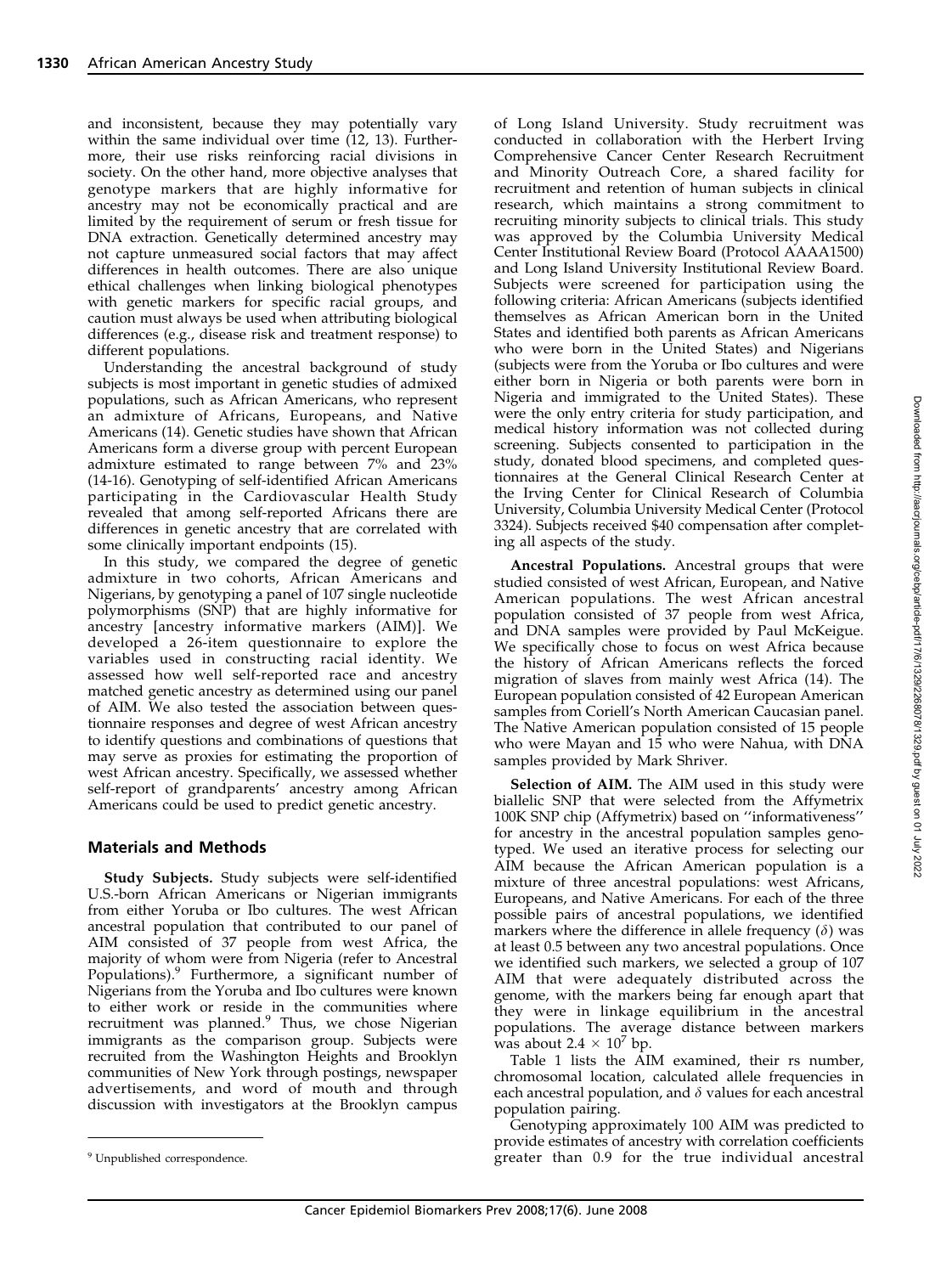proportions. Simulations with different numbers of AIM using each of three major methods to estimate ancestry (maximum likelihood estimation, ADMIXMAP, and Structure) by Tsai et al. indicate that the Pearson's product moment correlation coefficient for agreement between individual ancestry estimates and true individual ancestry proportions is 0.79 to 0.81, 0.87 to 0.88, and  $0.93$  for 25, 50, and 100 AIM, respectively (17). These simulations are based on a model where the markers being tested have a mean informativeness of 0.15. Furthermore, 100 markers were predicted to be an adequate number for identifying admixture proportions in a three-way population admixture as seen among African Americans (17).

Genotype Analysis. All study participants signed an informed consent document for blood donation and DNA preparation and testing. Peripheral venous blood samples (12 mL) were collected by venipuncture from each participant in tubes containing EDTA. DNA extraction was conducted using the Gentra DNA isolation platform as described previously (http:// www.gentra.com/pdf/00191.pdf). Briefly, whole blood was combined with RBC Lysis Solution and then centrifuged to isolate the buffy coat. Peripheral blood leukocytes were then lysed with Cell Lysis Solution and mixed with Protein Precipitation Solution. This mixture was centrifuged and the protein pellet was discarded. DNA was precipitated from the supernatant using 100% isopropanol and cleaned with 70% ethanol. Final DNA concentrations were within the range of 220 to 660  $\mu$ g/mL.

Genotyping of AIM was done using iPLEX reagents and protocols for multiplex PCR, single-base primer extension, and generation of mass spectra as per the manufacturer's instructions (for complete details, see iPLEX Application Note; Sequenom). Genotyping was conducted at the Functional Genomics Core, Children's Hospital Oakland Research Institute. Four multiplexed assays containing 28, 27, 26, and 26 SNP (total =  $10\overline{7}$  SNP) were done using each DNA sample. Briefly, initial multiplexed PCR was done in  $5 \mu$ L reactions on 384-well plates containing 5 ng genomic DNA. Reactions contained 0.5 unit HotStar Taq polymerase (Qiagen), 100 nmol/L primers,  $1.25 \times$  HotStar Taq buffer, 1.625 mmol/L  $MgCl<sub>2</sub>$ , and 500  $\mu$ mol/L deoxynucleotide triphosphates. Following enzyme activation at  $94^{\circ}C$  for 15 min, DNA was amplified with 45 cycles of  $94^{\circ}$ C for 20 s,  $56^{\circ}$ C for 30 s, and  $72^{\circ}$ C for 1 min followed by a 3-min extension at 72°C. Unincorporated deoxynucleotide triphosphates were removed using shrimp alkaline phosphatase (0.3unit; Sequenom). Single-base extension was carried out by addition of single-base primer extension primers at concentrations from  $0.625 \mu$ mol/L (low molecular weight primers) to  $1.25 \text{ }\mu\text{mol/L}$  (high molecular weight primers) using iPLEX enzyme and buffers (Sequenom) in 9  $\mu$ L reactions. Reactions were desalted and single-base primer extension products were measured using the MassARRAY Compact System (Sequenom). Mass spectra were analyzed using TYPER software (Sequenom) to generate genotype calls and allele frequencies.

Development of Study Questionnaire. We developed a 26-item questionnaire that explored beliefs about race, ethnicity, and nationality. This questionnaire asked participants standard demographic information, including gender, age, household income, and place of birth. The questionnaire included closed-ended questions that have been used previously to measure racial-ethnic identity using the Racial-Ethnic Identity Subscales (http://www.sitemaker.umich.edu/culture.self/files/ racial\_identity\_measures06.doc). This tool, based on the Oyserman, Gant, and Ager tripartite model of racialethnic identity, assesses racial-ethnic identity by measuring connectedness, embedded achievement, and awareness of racism (18). Using the five-point Likert response scale (1, strongly disagree; 2, disagree; 3, neither agree nor disagree; 4, agree; 5, strongly agree), participants indicated their agreement with 13 statements that tested all three aspects of racial-ethnic identity.  $\alpha$ reliability for each of these aspects has been reported in the 0.6 to 0.7 range (19). The 26-item study questionnaire also used the Likert response scale to assess the importance of different physiognomic characteristics when estimating African ancestry. The questionnaire included a three-generation family tree in which participants filled in the race and birth country of their grandparents and parents. To test response reliability, two separate questions that asked participants to write down their ethnicity were included in the questionnaire (questions 12 and 19).

Calculation of Population Admixture and Estimates of Ancestry. Population admixture proportions were calculated and compared using two methods, maximum likelihood estimates (MLE) and principal components analysis (PCA). The MLE approach was implemented in a JAVA program (available from S. Huntsman upon request). This program uses information on allele frequencies from each ancestral population and all the study participants (20, 21). [For a detailed description of the application of MLE to admixture proportion calculations, refer to Tsai et al. (17)]. PCA was applied to the genotype data for the study participants using S-PLUS 7.0 for Windows (Insightful) to order participants by degree of genetic variation. The first principal component indicates a continuous axis of genetic variation, which codes the greatest degree of variance among study participants.

**Statistical Methods.** Independent  $t$  tests with equal variances not assumed were used to compare mean admixture proportions in the two cohorts. Levene's test for equality of variances was used to compare variances for each ancestral grouping in the two cohorts. Cohen's  $\kappa$  measurement of reliability for questionnaire responses was calculated by comparing responses on two questions that asked for the same information with slightly different wording. Questionnaire responses were analyzed with univariate  $\chi^2$  analyses to identify significant correlations between participants' responses and percentage west African ancestry. PCA and factor analysis were used to identify a set of questionnaire items that predicted degree of west African ancestry. PCA was applied to determine if the 26-item questionnaires could be reduced to fewer variables that describe the total variation in questionnaire responses. Factor analysis was then used to determine which questionnaire items contributed most to the variance in questionnaire responses. Logistic regression was applied to assess for an association between the identified factors and percentage west African ancestry. Self-reported grandparent

Downloaded from http://aacrjournals.org/cebp/article-pdf/17/6/1329/2268078/1329.pdf by guest on 01 July 2022 Downloaded from http://aacrjournals.org/cebp/article-pdf/17/6/1329/2268078/1329.pdf by guest on 01 July 2022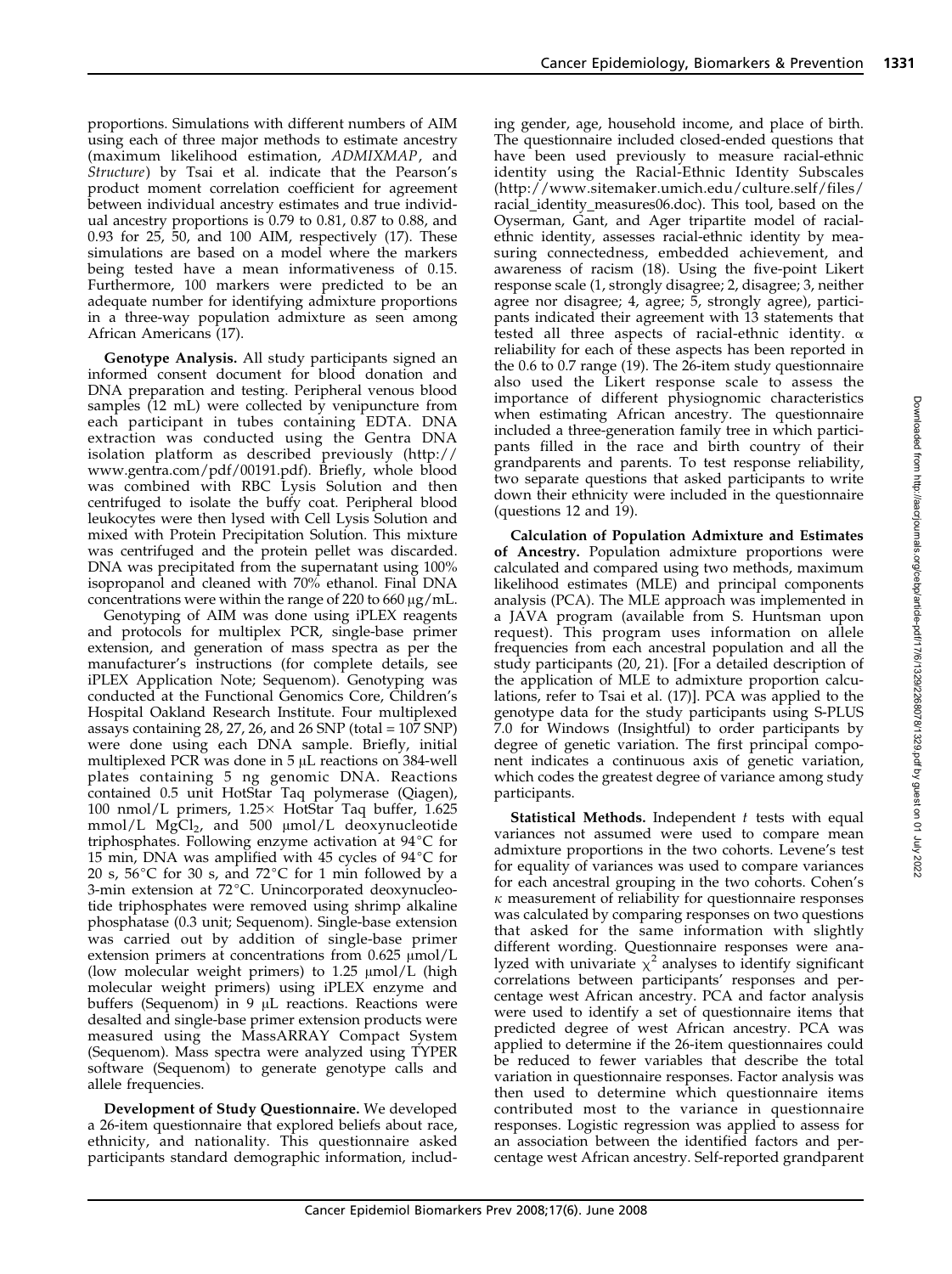#### Table 1. Table of 107 AIM

| AIM rs no.               | Chromosome                       |                | Allele frequencies |                    | $\delta$ values  |                            |                             |
|--------------------------|----------------------------------|----------------|--------------------|--------------------|------------------|----------------------------|-----------------------------|
|                          |                                  | African        | European           | Native<br>American | African-European | African-Native<br>American | European-Native<br>American |
| rs1004704                | 16                               | 0.028          | 0.214              | 0.867              | 0.187            | 0.839                      | 0.652                       |
| rs10131076               | 14                               | 0.694          | 0.071              | 0.000              | 0.623            | 0.694                      | 0.071                       |
| rs1013459                | 18                               | 0.233          | 0.900              | 0.967              | 0.667            | 0.733                      | 0.067                       |
| rs10214949               | 7                                | 0.281          | 0.845              | 0.967              | 0.564            | 0.685                      | 0.121                       |
| rs10248051<br>rs1036543  | 7<br>$\overline{2}$              | 0.083<br>0.750 | 0.833<br>0.024     | 0.200<br>0.767     | 0.750<br>0.726   | 0.117<br>0.017             | 0.633<br>0.743              |
| rs10484578               | 6                                | 0.944          | 0.375              | 0.067              | 0.569            | 0.878                      | 0.308                       |
| rs10486576               | 7                                | 0.944          | 0.900              | 0.200              | 0.044            | 0.744                      | 0.700                       |
| rs10488172               | 7                                | 0.972          | 0.786              | 0.200              | 0.187            | 0.772                      | 0.586                       |
| rs10491097               | 17                               | 0.056          | 0.647              | 0.133              | 0.592            | 0.078                      | 0.514                       |
| rs10491654               | 9                                | 0.500          | 0.286              | 0.900              | 0.214            | 0.400                      | 0.614                       |
| rs10492585               | 13                               | 0.100          | 0.940              | 1.000              | 0.840            | 0.900                      | 0.060                       |
| rs10497705               | $\overline{\mathbf{c}}$          | 0.118          | 0.238              | 0.867              | 0.120            | 0.749                      | 0.629                       |
| rs10498255               | $\overline{c}$                   | 0.250          | 0.810              | 0.967              | 0.560            | 0.717                      | 0.157                       |
| rs10498919<br>rs10500505 | 6<br>16                          | 0.000<br>0.056 | 0.000<br>0.214     | 0.733<br>0.800     | 0.000<br>0.159   | 0.733<br>0.744             | 0.733<br>0.586              |
| rs10501474               | 11                               | 0.056          | 0.643              | 0.800              | 0.587            | 0.744                      | 0.157                       |
| rs10506816               | 12                               | 0.861          | 0.000              | 0.100              | 0.861            | 0.761                      | 0.100                       |
| rs10507688               | 13                               | 0.000          | 0.167              | 0.733              | 0.167            | 0.733                      | 0.567                       |
| rs10508349               | 10                               | 0.056          | 0.012              | 0.767              | 0.044            | 0.711                      | 0.755                       |
| rs10510791               | 3                                | 0.972          | 0.488              | 0.133              | 0.484            | 0.839                      | 0.354                       |
| rs10515535               | 5                                | 1.000          | 0.286              | 0.133              | 0.714            | 0.867                      | 0.152                       |
| rs10515919               | $\overline{c}$<br>$\overline{4}$ | 0.861          | 0.881              | 0.167              | 0.020            | 0.694                      | 0.714                       |
| rs10517518<br>rs10519979 | 4                                | 0.944<br>0.167 | 0.857<br>0.451     | 0.133<br>0.967     | 0.087<br>0.285   | 0.811<br>0.800             | 0.724<br>0.515              |
| rs10520440               | $\overline{4}$                   | 1.000          | 0.786              | 0.167              | 0.214            | 0.833                      | 0.619                       |
| rs10520678               | 15                               | 0.154          | 0.732              | 1.000              | 0.578            | 0.846                      | 0.268                       |
| rs1073319                | $\overline{2}$                   | 0.917          | 0.810              | 0.167              | 0.107            | 0.750                      | 0.643                       |
| rs12953952               | 18                               | 0.139          | 0.927              | 0.967              | 0.788            | 0.828                      | 0.040                       |
| rs1353251                | 5                                | 0.972          | 0.798              | 0.267              | 0.175            | 0.706                      | 0.531                       |
| rs138022                 | 22                               | 0.833          | 0.262              | 0.033              | 0.571            | 0.800                      | 0.229                       |
| rs1395771<br>rs1397618   | 3<br>10                          | 0.656<br>0.294 | 0.024<br>0.952     | 0.567<br>1.000     | 0.632<br>0.658   | 0.090<br>0.706             | 0.543<br>0.048              |
| rs1398829                | 4                                | 0.222          | 0.976              | 1.000              | 0.754            | 0.778                      | 0.024                       |
| rs1451928                | 14                               | 0.861          | 0.857              | 0.200              | 0.004            | 0.661                      | 0.657                       |
| rs1470524                | $\overline{\mathbf{c}}$          | 0.222          | 0.786              | 0.533              | 0.563            | 0.311                      | 0.252                       |
| rs1477277                | 5                                | 1.000          | 0.345              | 0.300              | 0.655            | 0.700                      | 0.045                       |
| rs1498991                | 3                                | 0.944          | 0.976              | 0.250              | 0.032            | 0.694                      | 0.726                       |
| rs1517634                | $\overline{c}$                   | 0.833          | 0.833              | 0.000              | 0.000            | 0.833                      | 0.833                       |
| rs153898<br>rs1898280    | 5<br>8                           | 0.083<br>0.889 | 0.738<br>0.238     | 0.033<br>0.833     | 0.655<br>0.651   | 0.050<br>0.056             | 0.705<br>0.595              |
| rs1919550                | 3                                | 0.028          | 0.024              | 0.833              | 0.004            | 0.806                      | 0.810                       |
| rs1934393                | $\mathbf{1}$                     | 0.222          | 0.842              | 0.300              | 0.620            | 0.078                      | 0.542                       |
| rs1984473                | 3                                | 0.056          | 0.631              | 0.967              | 0.575            | 0.911                      | 0.336                       |
| rs1990743                | 17                               | 0.639          | 0.634              | 0.067              | 0.005            | 0.572                      | 0.567                       |
| rs1990745                | 5                                | 1.000          | 0.881              | 0.233              | 0.119            | 0.767                      | 0.648                       |
| rs2035573                | 3                                | 0.972          | 0.655              | 0.133              | 0.317            | 0.839                      | 0.521                       |
| rs2042762<br>rs2208139   | 18<br>20                         | 0.000<br>0.833 | 0.000<br>0.667     | 0.733<br>0.033     | 0.000<br>0.167   | 0.733<br>0.800             | 0.733<br>0.633              |
| rs2253624                | 17                               | 0.176          | 1.000              | 1.000              | 0.824            | 0.824                      | 0.000                       |
| rs2296274                | 14                               | 0.118          | 0.750              | 0.967              | 0.632            | 0.849                      | 0.217                       |
| rs249847                 | 12                               | 0.056          | 0.463              | 0.967              | 0.408            | 0.911                      | 0.503                       |
| rs2569029                | 5                                | 0.889          | 0.667              | 0.133              | 0.222            | 0.756                      | 0.533                       |
| rs257748                 | 5                                | 0.806          | 0.381              | 0.967              | 0.425            | 0.161                      | 0.586                       |
| rs2585901                | 13                               | 0.765          | 0.854              | 0.067              | 0.089            | 0.698                      | 0.787                       |
| rs2592888                | 1                                | 0.088          | 0.762              | 1.000              | 0.674            | 0.912                      | 0.238                       |
| rs2595456<br>rs2711070   | 11<br>$\overline{2}$             | 0.306<br>0.139 | 0.524<br>0.464     | 0.000<br>0.967     | 0.218<br>0.325   | 0.306<br>0.828             | 0.524<br>0.502              |
| rs2785279                | 10                               | 0.824          | 0.262              | 0.067              | 0.562            | 0.757                      | 0.195                       |
| rs2817611                | $\mathbf{1}$                     | 0.278          | 0.952              | 0.967              | 0.675            | 0.689                      | 0.014                       |
| rs2829454                | 21                               | 0.056          | 0.274              | 0.933              | 0.218            | 0.878                      | 0.660                       |
| rs2840290                | 9                                | 0.861          | 0.268              | 0.900              | 0.593            | 0.039                      | 0.632                       |
| rs30125                  | 16                               | 0.639          | 0.049              | 0.100              | 0.590            | 0.539                      | 0.051                       |
| rs304051                 | 3                                | 0.750          | 0.548              | 0.000              | 0.202            | 0.750                      | 0.548                       |
| rs354747<br>rs3768176    | 20<br>$\mathbf{1}$               | 0.083<br>0.972 | 0.643<br>0.929     | 0.767<br>0.233     | 0.560<br>0.044   | 0.683<br>0.739             | 0.124<br>0.695              |
| rs3806218                | $\mathbf{1}$                     | 0.059          | 0.667              | 0.821              | 0.608            | 0.763                      | 0.155                       |
|                          |                                  |                |                    |                    |                  |                            |                             |

(Continued on the following page)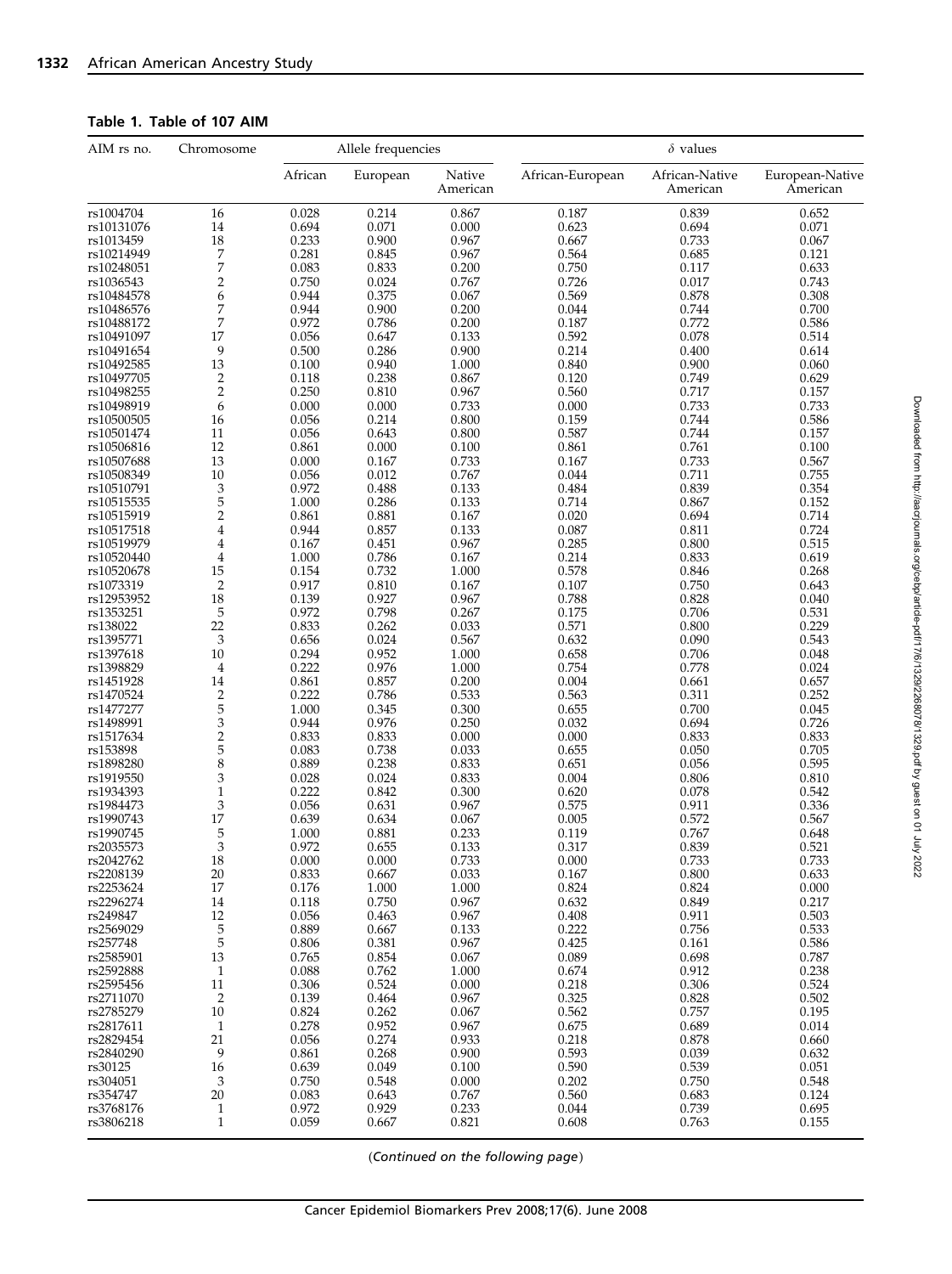| AIM rs no. | Chromosome     | Allele frequencies |          |                    | $\delta$ values  |                            |                             |
|------------|----------------|--------------------|----------|--------------------|------------------|----------------------------|-----------------------------|
|            |                | African            | European | Native<br>American | African-European | African-Native<br>American | European-Native<br>American |
| rs3828121  | $\mathbf{1}$   | 1.000              | 0.869    | 0.300              | 0.131            | 0.700                      | 0.569                       |
| rs3860446  | $\overline{2}$ | 0.972              | 0.357    | 1.000              | 0.615            | 0.028                      | 0.643                       |
| rs4013967  | 9              | 0.059              | 0.655    | 1.000              | 0.596            | 0.941                      | 0.345                       |
| rs4034627  | 12             | 0.781              | 0.048    | 0.033              | 0.734            | 0.748                      | 0.014                       |
| rs4076700  | 12             | 0.206              | 0.833    | 0.900              | 0.627            | 0.694                      | 0.067                       |
| rs4130405  | 8              | 0.000              | 0.190    | 0.800              | 0.190            | 0.800                      | 0.610                       |
| rs4130513  | 16             | 0.722              | 0.083    | 0.192              | 0.639            | 0.530                      | 0.109                       |
| rs4625554  | 12             | 0.167              | 0.298    | 0.867              | 0.131            | 0.700                      | 0.569                       |
| rs4657449  | $\mathbf{1}$   | 0.083              | 0.071    | 0.733              | 0.012            | 0.650                      | 0.662                       |
| rs4733652  | 8              | 0.917              | 0.762    | 0.100              | 0.155            | 0.817                      | 0.662                       |
| rs4762106  | 12             | 0.806              | 0.095    | 0.667              | 0.710            | 0.139                      | 0.571                       |
| rs4852696  | 2              | 0.250              | 0.905    | 0.700              | 0.655            | 0.450                      | 0.205                       |
| rs4934436  | 10             | 0.694              | 0.452    | 0.967              | 0.242            | 0.272                      | 0.514                       |
| rs5000507  | 13             | 0.139              | 0.713    | 1.000              | 0.574            | 0.861                      | 0.288                       |
| rs567992   | 11             | 1.000              | 0.845    | 0.333              | 0.155            | 0.667                      | 0.512                       |
| rs6569792  | 6              | 0.111              | 0.679    | 0.800              | 0.567            | 0.689                      | 0.121                       |
| rs6684063  | 1              | 0.222              | 0.833    | 0.167              | 0.611            | 0.056                      | 0.667                       |
| rs6804094  | 3              | 0.972              | 0.654    | 0.133              | 0.318            | 0.839                      | 0.521                       |
| rs6883095  | 5              | 0.861              | 0.548    | 0.033              | 0.313            | 0.828                      | 0.514                       |
| rs6911727  | 6              | 0.139              | 0.476    | 1.000              | 0.337            | 0.861                      | 0.524                       |
| rs708915   | 20             | 0.735              | 0.100    | 0.733              | 0.635            | 0.002                      | 0.633                       |
| rs719776   | 4              | 0.917              | 0.143    | 0.167              | 0.774            | 0.750                      | 0.024                       |
| rs7463344  | 8              | 0.639              | 0.000    | 0.000              | 0.639            | 0.639                      | 0.000                       |
| rs7535375  | 1              | 0.111              | 0.714    | 0.800              | 0.603            | 0.689                      | 0.086                       |
| rs798887   | 19             | 0.778              | 0.854    | 0.133              | 0.076            | 0.644                      | 0.720                       |
| rs802524   | 7              | 0.278              | 0.929    | 0.967              | 0.651            | 0.689                      | 0.038                       |
| rs842634   | $\overline{2}$ | 0.972              | 0.738    | 0.233              | 0.234            | 0.739                      | 0.505                       |
| rs868179   | $\overline{2}$ | 0.700              | 0.073    | 0.000              | 0.627            | 0.700                      | 0.073                       |
| rs879780   | 11             | 0.667              | 0.048    | 0.000              | 0.619            | 0.667                      | 0.048                       |
| rs888861   | 19             | 0.000              | 0.738    | 0.900              | 0.738            | 0.900                      | 0.162                       |
| rs9292118  | 5              | 0.176              | 0.833    | 0.967              | 0.657            | 0.790                      | 0.133                       |
| rs9295316  | 6              | 0.029              | 0.098    | 0.867              | 0.068            | 0.837                      | 0.769                       |
| rs9302185  | 15             | 0.875              | 0.190    | 0.033              | 0.685            | 0.842                      | 0.157                       |
| rs9307613  | $\overline{4}$ | 0.094              | 0.775    | 0.833              | 0.681            | 0.740                      | 0.058                       |
| rs9310888  | 3              | 0.667              | 0.075    | 0.000              | 0.592            | 0.667                      | 0.075                       |
| rs9320808  | 6              | 0.861              | 0.095    | 0.967              | 0.766            | 0.106                      | 0.871                       |
| rs9323178  | 14             | 0.176              | 0.452    | 0.967              | 0.276            | 0.790                      | 0.514                       |
| rs9325872  | 8              | 0.944              | 0.321    | 1.000              | 0.623            | 0.056                      | 0.679                       |
| rs948360   | 11             | 0.250              | 0.974    | 1.000              | 0.724            | 0.750                      | 0.026                       |
| rs993314   | 6              | 0.900              | 0.167    | 0.700              | 0.733            | 0.200                      | 0.533                       |

#### Table 1. Table of 107 AIM (Cont'd)

race was used to assess the sensitivity, specificity, and positive predictive value of self-reported ancestry in a three-generation family tree for calculated degree of west African ancestry. Statistical significance was defined as  $P < 0.05$ . Statistical software used were SPSS 14.0 for Windows (SPSS; t tests, Levene's test, Cohen's  $\kappa$ , and  $\chi^2$ -analyses) and S-PLUS 7.0 for Windows (Insightful; factor analysis and PCA).

### Results

Participant Characteristics. Fifty African Americans and 40 Nigerians from the New York metropolitan area participated in this study. Participant characteristics are shown in Table 2. Mean age, median household income bracket, and mean years of schooling all varied significantly between the two cohorts  $(P < 0.05)$ . These demographic variables were therefore included in the factor analysis of the questionnaire items.

Population Substructure and Admixture in the Two Cohorts. Genetic scoring using AIM and MLE revealed that ancestry was approximately 95% west African, 4% European, and 1% Native American in the Nigerian cohort and 83% west African, 15% European, and 2% Native American in the African American cohort (Table 3). The mean percentage of west African and

|  |  | Table 2. Demographic characteristics of study participants |  |  |
|--|--|------------------------------------------------------------|--|--|
|--|--|------------------------------------------------------------|--|--|

| Characteristic                           | African Americans ( $n = 50$ ) | Nigerians $(n = 40)$ |          |  |
|------------------------------------------|--------------------------------|----------------------|----------|--|
| Mean age $(y)$                           | 43                             | 30                   | < 0.0001 |  |
| Gender, % male                           | 41                             | 48                   | 0.527    |  |
| Median household income bracket          | $<$ \$15,000                   | \$45,001-60,000      | < 0.0001 |  |
| Mean years of schooling                  | 13                             | 16                   | < 0.0001 |  |
| Mean age immigrated to United States (y) | N/A                            | 20                   |          |  |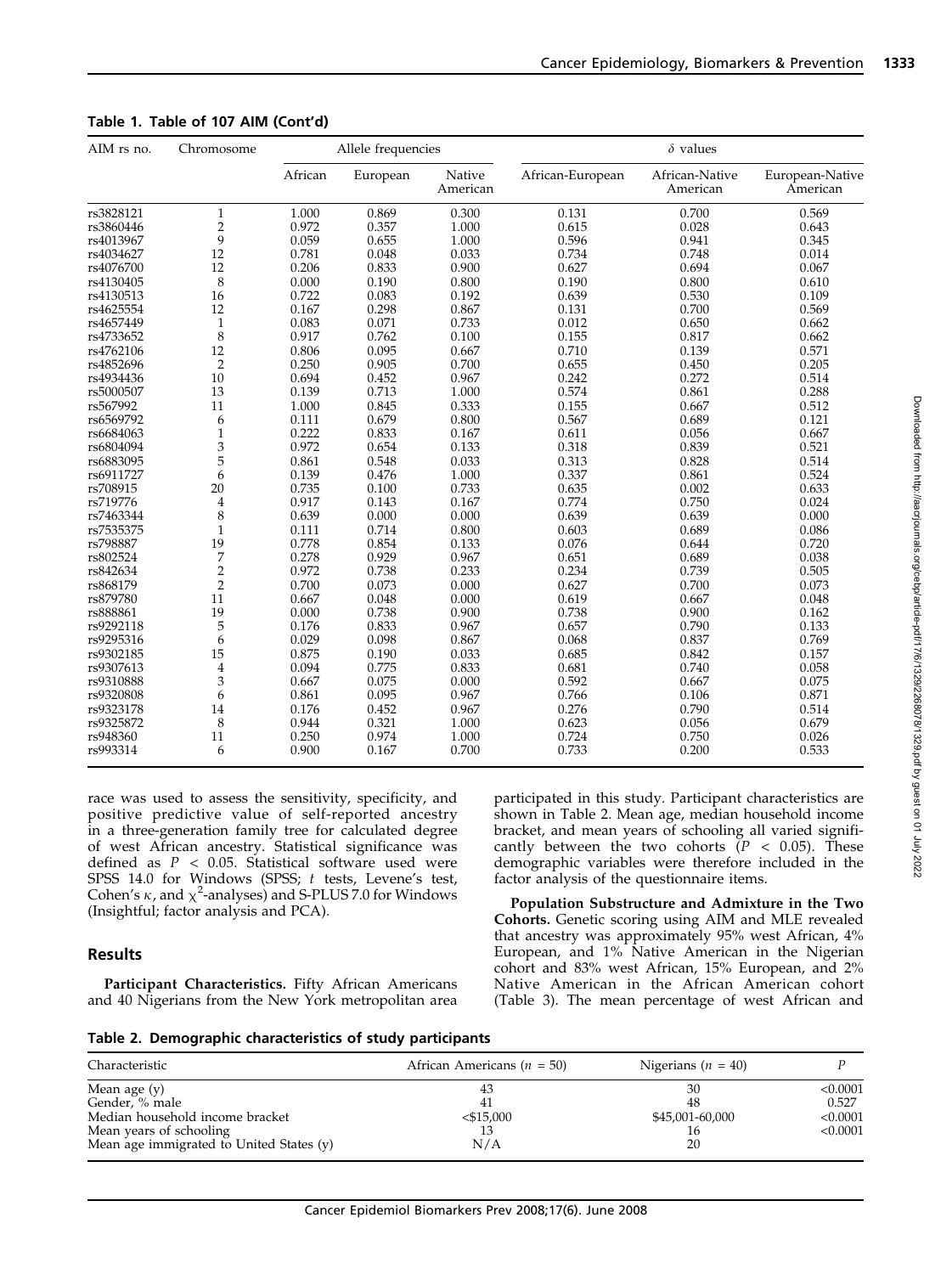European ancestries varied significantly between the two cohorts ( $P < 0.0001$ ). The mean percentage of Native American ancestry did not vary significantly between the two cohorts ( $P = 0.087$ ). Furthermore, the variance of individual ancestry within each cohort differed significantly between the two groups for all three geographic ancestries ( $P = 0.002$ ,  $P \le 0.0001$ , and  $P = 0.011$  for the variance of west African, European, and Native American ancestry, respectively; data not shown).

We analyzed African American study participants according to quartiles of increasing percentage of west African ancestry to determine how well self-reported race accorded with inferred genetic population cluster (Table 4). Of the 50 participants who self-identified as African American, only one was found to have a minority (that is,  $<$  50%) of west African ancestry on genotype testing.

Reliability of Questionnaire Responses. To assess the level of intraparticipant reliability of the questionnaire responses, a pair of redundant questions was inserted into the questionnaire (questions 12 and 19). These items asked participants to indicate their ethnicity. The first question asked participants what they consider their ethnicity to be; the second question asked participants what they record when ethnicity information is requested on forms or surveys. The Cohen's  $\kappa$  measurement of agreement for responses to these two questions was 0.658. This indicates a good reliability of questionnaire responses.

Correlation of Genetic Ancestry with Self-Reported Ancestry. For the African American cohort, we used a three-generation family tree to assess the correlation between self-reported grandparent race and genetic ancestry calculated from the AIM. For this analysis, we dichotomized responses for race into those consistent with African ancestry and those consistent with non-African ancestry. Responses of ''African,'' ''African American,'' and ''Black'' were all keyed as consistent with African ancestry. Using this definition, all of the African Americans described that the race of at least three of their four grandparents was consistent with African ancestry. Thus, a self-report that three or more grandparents were of a race consistent with African ancestry had a sensitivity of 100%, specificity of 0%, and positive predictive value of 80% for determining a calculated west African ancestry of 76% to 100%.

Table 3. Ancestry admixture proportions of study participants

| Ancestry         | п  | Mean   | SD      | SE.      | p*       |
|------------------|----|--------|---------|----------|----------|
| African          |    |        |         |          |          |
| African American | 50 | 0.8302 | 0.11515 | 0.01628  | < 0.0001 |
| Nigerian         | 40 | 0.9510 | 0.06979 | 0.01103  |          |
| European         |    |        |         |          |          |
| African American | 50 | 0.1470 | 0.12407 | 0.01755  | < 0.0001 |
| Nigerian         | 40 | 0.0365 | 0.06705 | 0.010606 |          |
| Native American  |    |        |         |          |          |
| African American | 50 | 0.0228 | 0.03301 | 0.00467  | 0.087    |
| Nigerian         | 40 | 0.0125 | 0.02329 | 0.00368  |          |
|                  |    |        |         |          |          |

 $*$ Independent sample  $t$  test comparing mean ancestry; equal variances not assumed.

Table 4. Quartiles of percentage African ancestry (African American subjects)

| Quartiles of percentage African ancestry | No. study subjects |
|------------------------------------------|--------------------|
| $0 - 25%$<br>26-50%                      | O                  |
| 51-75%<br>76-100%                        | 10<br>39           |
|                                          |                    |

We did univariate  $\chi^2$  analyses to identify any questionnaire items that were significantly associated with percentage west African ancestry. West African ancestry was divided into high and low percentage ancestry at the mean value of 85% among African Americans. When the entire data set was analyzed, the following questionnaire items were found to significantly predict a high percentage of west African ancestry: birthplace, self-described nationality, language spoken at home, number of generations in one's family that have lived in the United States, self-described ethnicity, and a high estimation of the importance for one's community that one succeed in school  $(P < 0.05)$ . However, these effects were lost when the U.S.-born African American cohort was examined alone (data not shown), and we therefore did not test these factors for an independent effect. Thus, no single questionnaire item significantly predicted the degree of west African ancestry in the U.S.-born African American cohort.

We next tried to identify a group of questions that may possibly serve as a proxy for estimating west African ancestry. Using PCA, we found that the two top components explain 42% of the total variation in the data. Factor analysis was then used to identify two factors, consisting of a group of questions, which explain this large portion of the variance in survey responses. The first factor included the racial-ethnic identity subscales, participants' rating of the importance of different physiognomic characteristics when estimating African ancestry, their rating of agreement with the statement that ''people of African ancestry share physical traits,'' and their rating of agreement with the statement, ''I have similar physical traits to other people in my racial/ethnic group.'' The second factor consisted of an average of household income bracket and years of schooling. Scores from each factor were used in a logistic regression with percentage west African ancestry in the African American cohort. Unfortunately, the regression analysis revealed no significant association between responses on these two sets of questions (that is, first two components) and degree of west African ancestry  $(P = 0.47)$ .

Comparison of Different Methods to Estimate Ancestry. We applied PCA to the AIM genotypes of our study population to investigate the variance in both the AIM selected to determine ancestry and the actual study subjects. We attempted to identify a first principal component consisting of the AIM that describe the largest part of the variance in genotype frequencies among participants. This could be used to order participants by degree of genetic variation. The relative level of genetic variation should approximate degree of African ancestry and would then be compared with the ancestry estimates calculated using MLE. Unfortunately,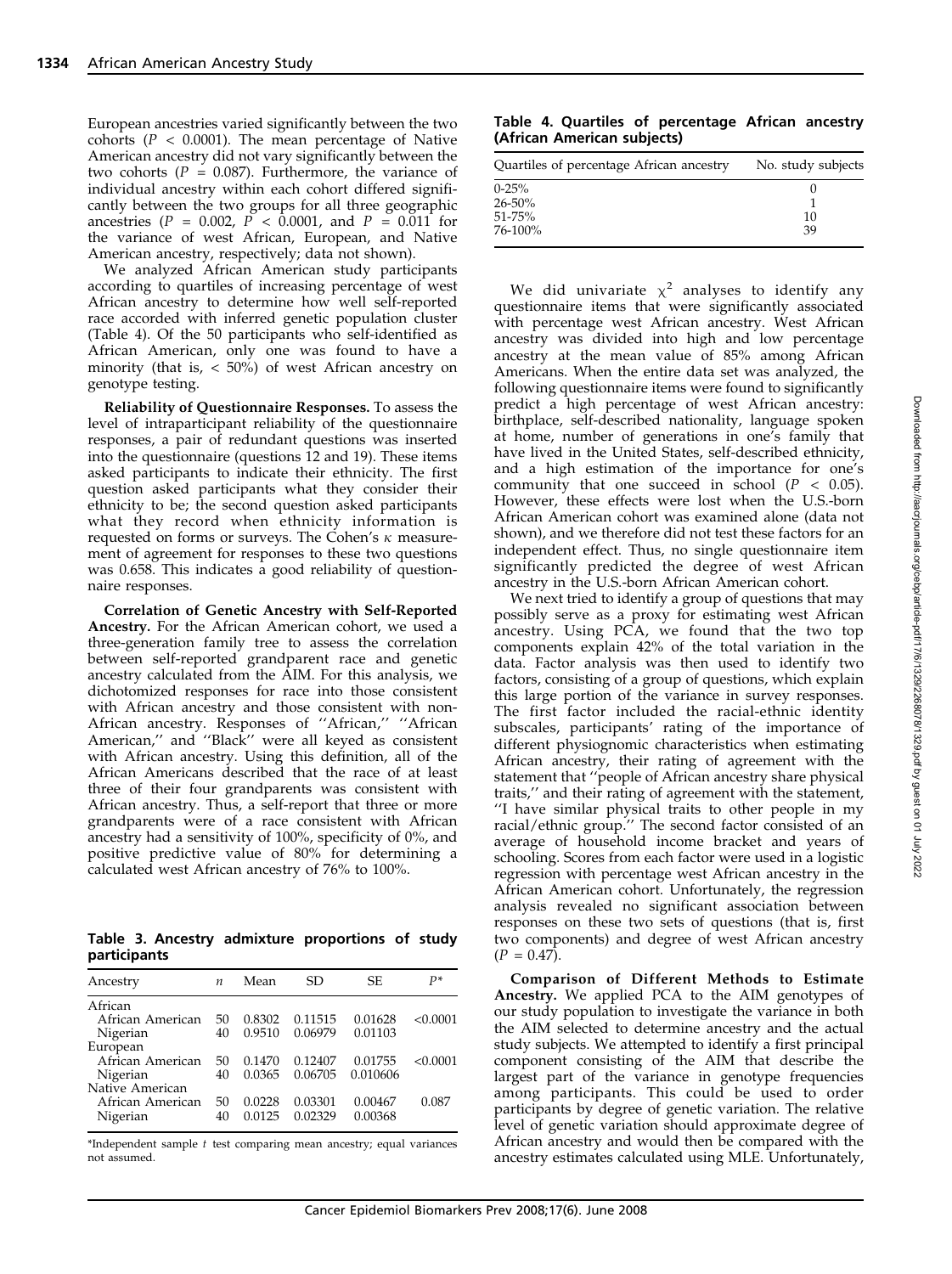we were unable to identify a principal AIM component using this method (Fig. 1). As shown in Fig. 1, all 107 AIM appeared to be fairly independent and unrelated. This is consistent with the method by which the AIM were selected to be widely spaced throughout the genome. (Refer to Selection of AIM.) Interestingly, when we did PCA to investigate the variance in actual study subjects (Fig. 2), we found that the first principal component separated out two groups of subjects that significantly varied in percentage west African ancestry as determined using the 107 AIM and MLE ( $P < 0.0001$ ). The first principal component explained 62% of the variability in west African ancestry and consisted of 62 of the study participants. For the subjects included in the first principal component, the average and median percentage west African ancestries were 93% and 95%, respectively. In other words, the majority of study subjects in both cohorts (African American and Nigerian) were found to be highly similar, and these ''more similar'' subjects comprised the principal component. For the remaining 28 subjects that were not included in the first principal component, the average and median percentage west African ancestries were 78% and 81%, respectively.

## **Discussion**

In this study, we genotyped a panel of 107 AIM to investigate the degree of west African ancestry among African Americans and Nigerians and administered a questionnaire to explore the variables used by each cohort in constructing racial identity. We found that whereas nearly all self-identified African Americans had a majority of west African ancestry, African Americans had significantly more European admixture and greater admixture variability than the Nigerians. Self-report of a high degree of African ancestry in a three-generation family tree did not accurately predict the degree of west African ancestry calculated from our AIM. Analysis of

questionnaire responses revealed that no simple question proxy effectively estimates the degree of west African ancestry among U.S.-born African Americans. However, relative degree of west African ancestry could be effectively determined using both MLE and PCA. The results of our study thus suggest that although selfidentified race could identify a cohort of individuals with a high degree (>80%) of west African ancestry, an admixture-matched case-control design may be more accurate and objective for conducting genetic association studies in admixed populations.

There are conflicting reports in the literature regarding the ability of self-identified race to serve as an accurate predictor of population clusters. In our study, selfreported race generally accorded well with inferred genetic population cluster. The mean west African ancestry among the African American participants was 83%, and only one of the participants in the U.S.-born African American cohort did not have a majority of west African ancestry on genotype analysis. Thus, based on our genotyping data, if members of the African American cohort were assigned to one of the five major population genetic clusters [African, Caucasian, Pacific Islander, East Asian, and Native American as defined by Risch et al. (7)], all but one of the participants would be classified together in the African cluster. (Of note, our study is limited by the relatively small sample sizes of both cohorts, which may lead to skewing of both mean ancestry estimates and collected questionnaire information. Thus, the population-level inferences should be taken with caution.) In contrast, in a previous study, Wilson et al. used microsatellite markers to analyze individuals from eight populations and observed that genetically inferred clusters corresponded poorly to commonly used racial labels (11). However, this study used far fewer markers and also classified Ethiopians as Blacks and New Guineans as Asians, whereas more recent population studies suggest that the genetic ancestries of these groups are European and Pacific Islander, respectively (7). Other studies have found that

#### model01



Figure 1. PCA of the AIM. PCA was used to identify a principal component of AIM that may explain the largest part of the variance in participant genotype frequencies and therefore be used to order participants by relative degree of genetic variation. Bars, successive principal components; bar numbers, cumulative proportion of variance explained by each component; Y axis, number of AIM contributing to each component. The first principal component explains only 7% of the variation in AIM, and no dominant principal component could be identified. All 107 AIM thus appear to be independent and unrelated.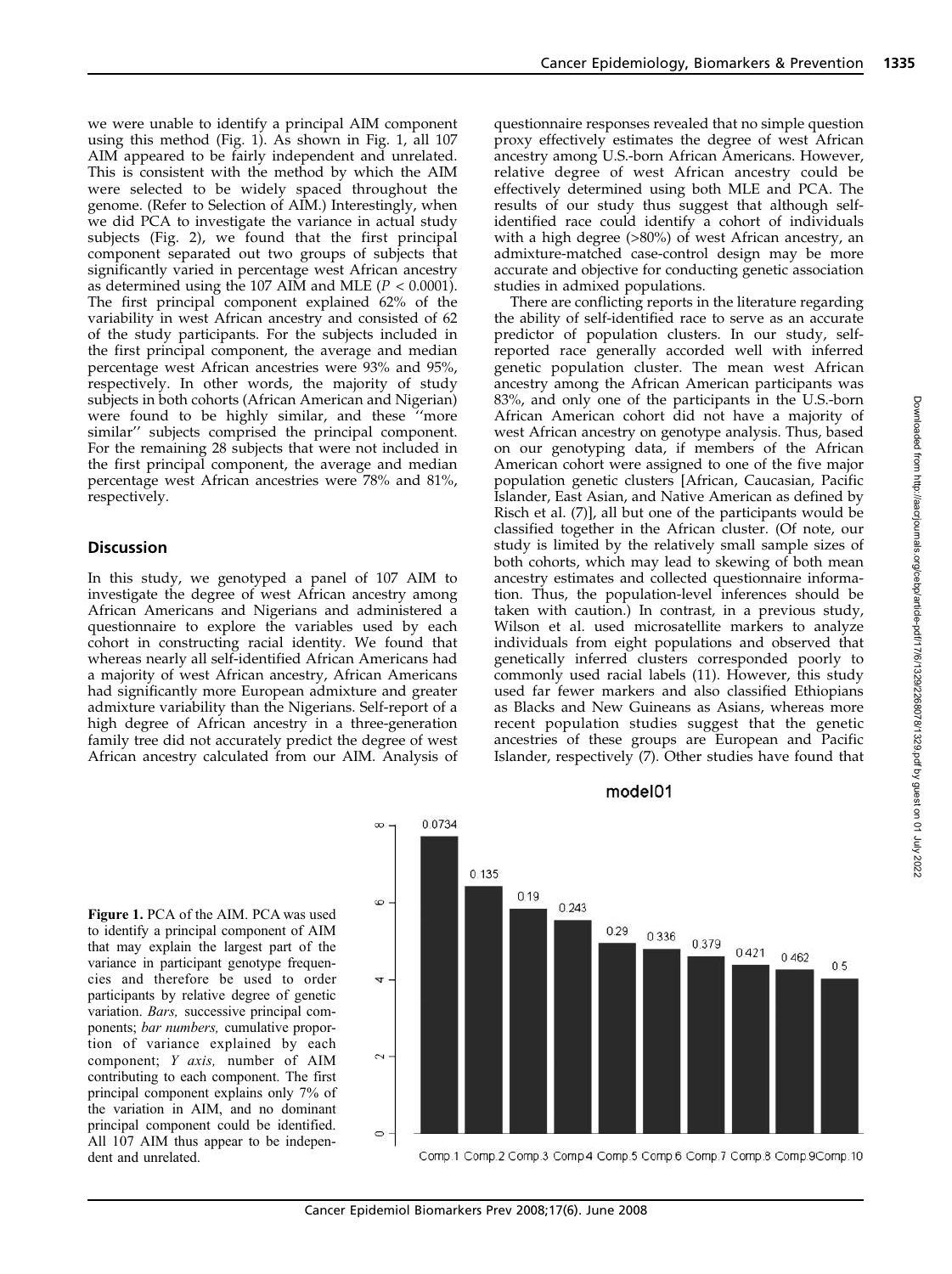given sufficient numbers of markers and sample sizes, self-defined race may correspond well with inferred genetic clusters. Rosenberg et al. tested the correspondence of predefined population groups with those inferred from individual multilocus genotypes and found general agreement between the genetic and predefined populations (9). Tang et al. studied 3,636 subjects participating in the Family Blood Pressure Program who identified themselves as belonging to one of four racial groups (White, African American, East Asian, and Hispanic). Subsequent genetic cluster analysis using microsatellite markers produced four major clusters with near-perfect correspondence with the four racial categories (10).

The African American cohort in our study had a mean of 15% European admixture, which is consistent with previous reports of a range of 7% to 23% European admixture among U.S. African Americans (14-16). Of note, the estimates of 4% European and 1% Native American ancestry in the Nigerian population is likely due to bias in MLE due to the limited number of markers. We found that among participants there was a significantly higher proportion of admixture and higher variability in admixture proportions in the U.S.-born African American cohort compared with a population that emigrated from Africa (that is, Nigerians; Table 3). The significant variation in individual ancestry estimates among the African American cohort suggests that this group, like the Cardiovascular Health Study African American cohort (15), represents a diverse population consisting of several subpopulations. For participation in the African American cohort, subjects identified both parents as African Americans who were born in the United States. Although data regarding grandparental race were not used to screen study participation, these data were collected through a three-generation family tree during administration of the questionnaire. In this study population, all African American subjects described that the race of at least three of their four grandparents was consistent with African ancestry. Individuals and society have historically classified children of mixed-race ancestry as African American, even when one parent is Caucasian, Asian, or Native American. For African Americans, this is a remnant of the ''Jim Crow'' laws and the ''One Drop'' rule or ''Rule of Hypodescent.'' Thus, identification as African American would still occur in cases where the parents and grandparents were of mixed-race ancestry. This could also contribute to the greater European admixture and greater admixture variability seen in the African American cohort.

The two cohorts were found to differ significantly in income bracket and education level, raising the possibility of a confounding relationship between socioeconomic status (SES) and degree of west African ancestry. In fact, others have found significant interactions between SES, genetic ancestry, and disease outcome (22). In our study, however, analyses of income and education within each cohort suggested that SES is unlikely to represent an important bias in our study population as neither income nor education significantly correlated with degree of west African ancestry within either group (data not shown). SES is a complex construct, operates on multiple levels, and may be time dependent (23). In our study, income and education within each cohort were not significant confounders. However, it is possible that there were unmeasured confounders for which no amount of correction would control. Therefore, generalizations cannot be made regarding the relationship between ancestry and SES, and the potential confounding effect of SES must be addressed specifically in individual studies.

The limited ability of self-reported race to effectively reveal population substructure was also seen in a recent study that compared population structure inferred from individual ancestry estimates with self-reported race (24). In a case-control study of early-onset lung cancer, Barnholtz-Sloan et al. reported that the frequency of the drug-metabolizing gene GSTM1-null ''risk'' genotype varied both by individual European ancestry and by case-control status within self-reported race, particularly among the African American study participants. Furthermore, they found that genetic risk models that adjusted for European ancestry provided a better fit for



Figure 2. PCA of participant genotype frequencies. Bars, successive principal components; bar numbers, cumulative proportion of variance explained by each component; Y axis, number of participants comprising each component. The first principal component identifies a cluster of 62 participants with highly similar distributions of AIM genotypes.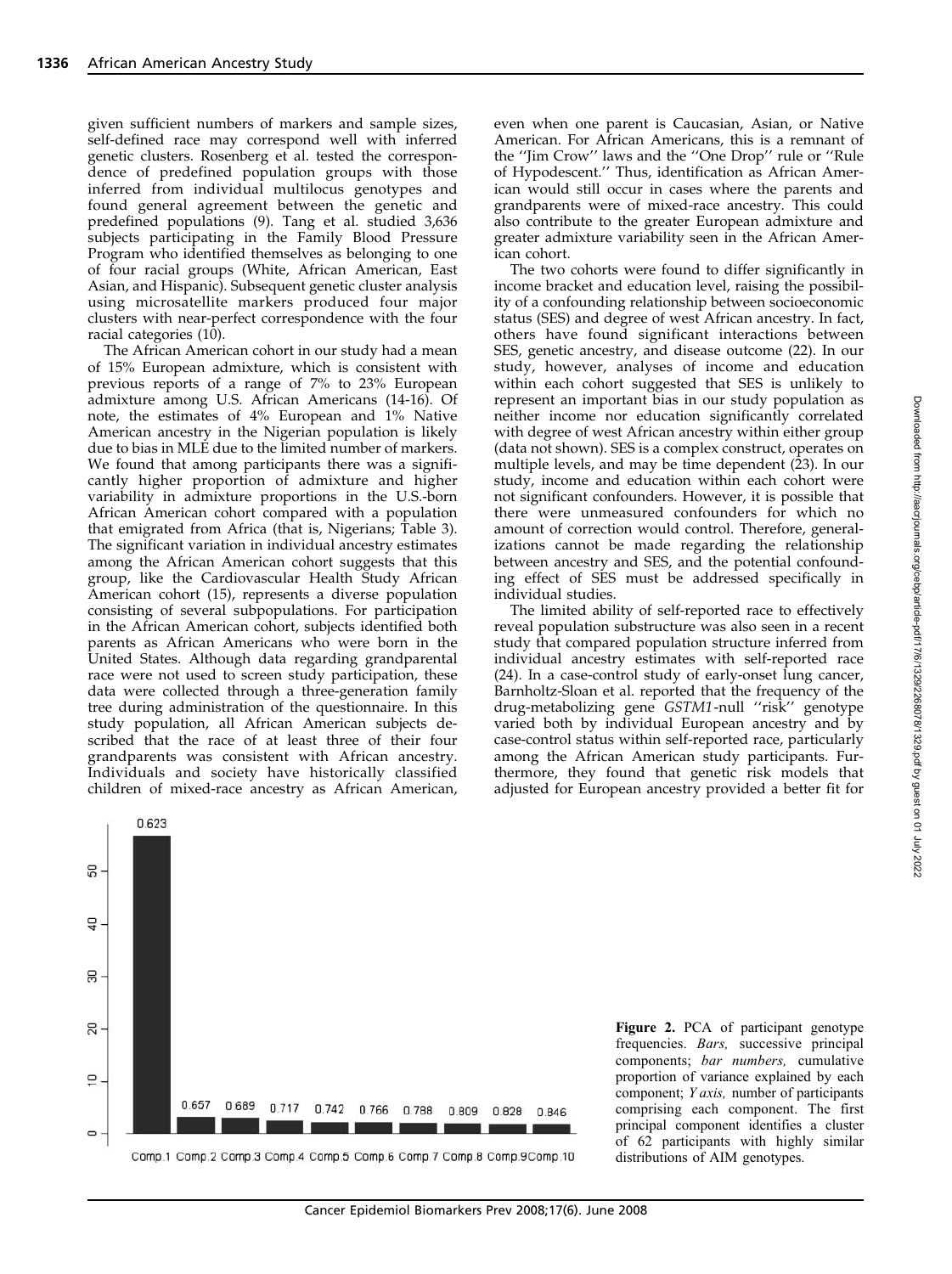this relationship between GSTM1 genotype and lung cancer risk compared with the model that adjusted for self-reported race. The results of this and other studies suggest that the likelihood of identifying disease susceptibility loci will be lower in studies that rely on less accurate measures of population stratification (e.g., selfreported race; ref. 25). Thus, genetic classifications of ancestry may provide a more objective and accurate method of defining homogeneous populations, which can be used to investigate specific population-disease associations.

Because of cost and feasibility issues that may discourage the incorporation of admixture testing in the design of both preclinical and clinical studies, we developed a questionnaire to search for questions or combinations of questions that may reliably serve as a proxy for west African ancestry. We are not aware of any previous reports that have investigated relationships between factors used by individuals in constructing racial identity and individual ancestry estimates as determined through genotyping. When the entire data set (that is, two cohorts) was examined as a whole, several questionnaire items were found to have a significant association with percentage west African ancestry. Many of these items appear to be related to characteristics of an immigrant population (e.g., Nigerians), such as birthplace, self-described nationality, language spoken at home, number of family generations living in the United States, self-described ethnicity, and estimation of importance of one's success in school for his/her community. However, when the African American cohort was examined separately, no question or set of questions significantly predicted degree of west African ancestry as determined by both univariate analysis and factor analysis of survey items. Selfreported ancestry using a three-generation family tree also could not accurately predict degree of west African ancestry. Although reported grandparent race was highly sensitive for ancestry, it was not specific. Because all participants in our study reported that at least three grandparents were of a race consistent with African ancestry, this information could not distinguish those who actually had a high degree of African ancestry. The lack of specificity of reported grandparent race likely is due to the imprecision of racial categories. Our family tree analysis was limited by the relatively similar background of our study participants; for example, all African American participants indicated that three or all of their grandparents were of a race consistent with African ancestry. Thus, studying a population with a greater degree of admixture may be more appropriate for investigating the utility of a three-generation family tree in predicting degree of African ancestry. A recent study by Burnett et al., however, suggests that selfreported ancestry may have poor reliability (26). In this study, Burnett et al. prospectively asked siblings to list the countries of origin of both parents. Participants in this study were recruited at the Mayo Clinic and were primarily Caucasians. Nevertheless, Burnett et al. found that only 49% of sibling pairs agreed completely on the countries of origin of both parents and this agreement increased to only 68% when named countries were postcoded into six population genetic clusters (Eurasia, East Asia, Oceania, America, Africa, and the Kalash group of Pakistan).

Applying PCA to the AIM genotypes of our study population, we were unable to identify a principal component that could be used to order participants by relative degree of west African ancestry and compared with percentage west African ancestry calculated using MLE. However, PCA of the study participants' genotype frequencies was able to identify a cluster of subjects with highly similar SNP distributions. The majority of subjects (both African American and Nigerian) with a high percentage of MLE-calculated west African ancestry were included in the first principal component, indicating an overall concordance between individual ancestry estimates calculated with MLE and subjects groupings with PCA. A few subjects included in the first principal component had a lower percentage west African ancestry calculated with MLE. We suspect that this difference may result from methodologic differences and our use of point estimates rather than confidence intervals for estimated ancestry in our MLE calculations.

We began this study to investigate the degree of admixture among self-reported African Americans following our previous studies of breast cancer tumor biology in African Americans (3, 4, 27). Genetic heterogeneity in study subjects could impair the ability of a study to detect true biological differences between racially defined, apparently uniform groups. We have found that genetic ancestry proportions can vary significantly within groups of individuals who would selfidentify as the same racial group. Our work suggests that to maximize the predictive value of clinical inferences from genome-wide association studies, one must consider within-population as well as between-population association. Thus, although self-identified race can identify a cohort of individuals with a high degree of African ancestry, admixture-matched case-control studies will be more effective in studying differences in disease incidence and outcomes in specific racial populations.

# Disclosure of Potential Conflicts of Interest

No potential conflicts of interest were disclosed.

# Acknowledgments

The costs of publication of this article were defrayed in part by the payment of page charges. This article must therefore be hereby marked advertisement in accordance with 18 U.S.C. Section 1734 solely to indicate this fact.

We thank I. Bernard Weinstein for invaluable advise during the preparation of this article, Scott Huntsman for assistance in analyzing the AIM data, and Dr. Wendy K. Chung, Grace Ajuluchukwu, Marline Anderson-Slater, and Barbara Castro for assistance with this project.

# References

- 1. Lohmueller KE, Pearce CL, Pike M, Lander ES, Hirschhorn JN. Metaanalysis of genetic association studies supports a contribution of common variants to susceptibility to common disease. Nat Genet 2003;33:177 – 82.
- Sankar P, Cho MK. Genetics. Toward a new vocabulary of human genetic variation. Science 2002;298:1337 – 8.
- Joe AK, Arber N, Bose S, et al. Cyclin D1 overexpression is more prevalent in non-Caucasian breast cancer. Anticancer Res 2001;21: 3535 – 9.
- Joe AK, Memeo L, McKoy J, et al. Cyclin D1 overexpression is associated with estrogen receptor expression in Caucasian but not African-American breast cancer. Anticancer Res 2005;25:273– 81.